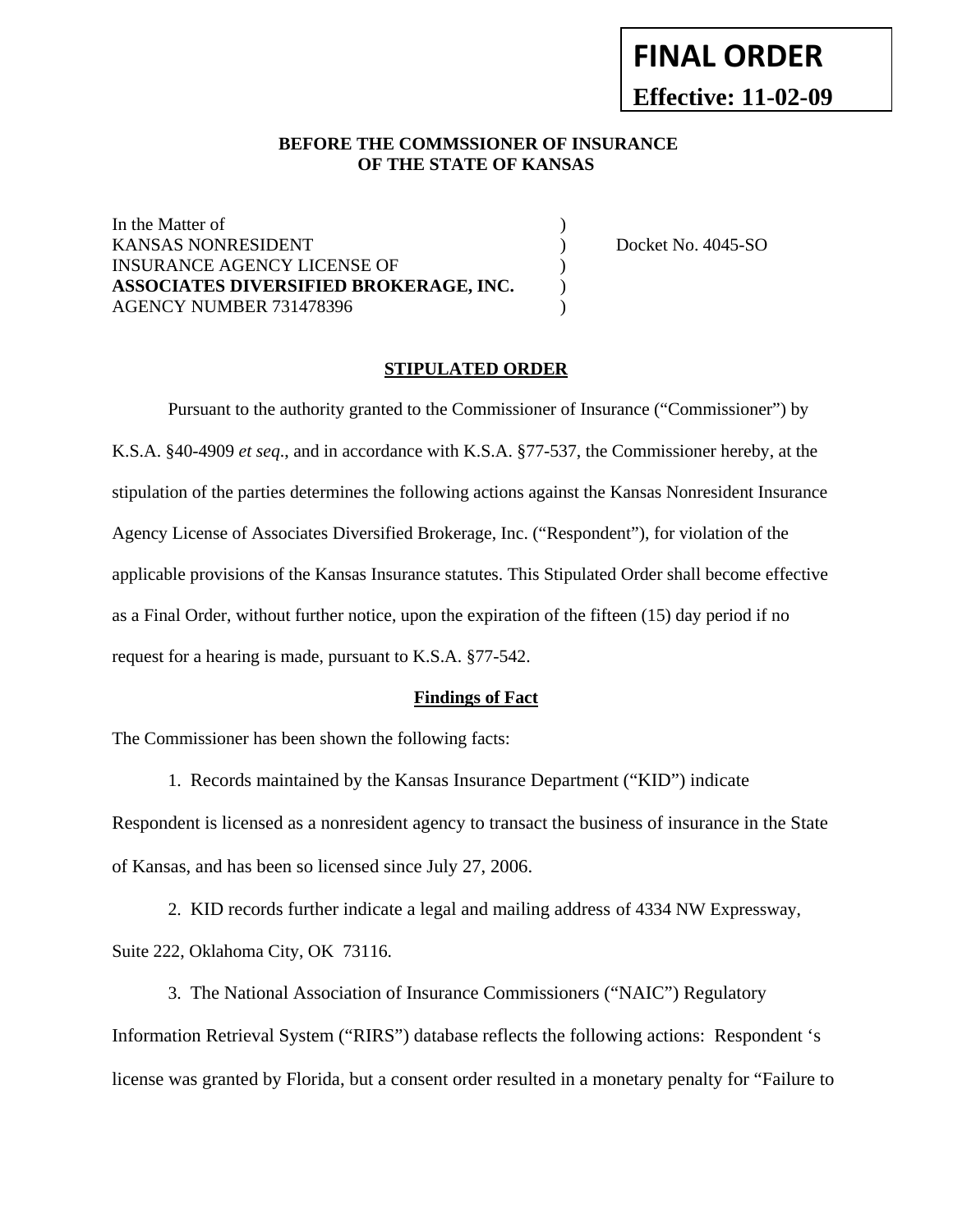Timely File Application". A disciplinary fine of One Thousand Dollars (\$ 1,000.00) was assessed effective Marcy 17, 2009.

 4. Respondent failed to notify KID of the action within the time required by KID rule, regulation and law.

#### **Applicable Law**

K.S.A. 40-4902(t) states that the definition of "Person" means an individual or a business entity." K.A.R. 40-7-9 states, in pertinent part:

"Each person licensed in this state as an insurance agent shall report the following to the commissioner of insurance within 30 days of occurrence:

(a) Each disciplinary action on the agent's license or licenses by the insurance regulatory agency of any other state of territory of the United States."

K.S.A. 40-4909(h)(2) allows the commissioner to impose an administrative penalty for any violation of subsection (a) of K.S.A.  $40-4909$ . K.S.A.  $40-4909(a)(2)(A)$  states that the commissioner of insurance can punish an agency for any violation of "[a]ny provision of chapter 40 of the Kansas Statutes Annotated, and amendments thereto, or any rule or regulation promulgated thereunder".

## **Conclusions of Law**

Based on the Findings of Fact enumerated above in Paragraphs #1 through #4 and the Applicable Law above:

## **IT IS THEREFORE ORDERED BY THE COMMISSIONER OF INSURANCE:**

 Associates Diversified Brokerage, Inc. shall pay a penalty of Five Hundred Dollars (\$ 500.00) for its violation of the statutes and regulations of KID.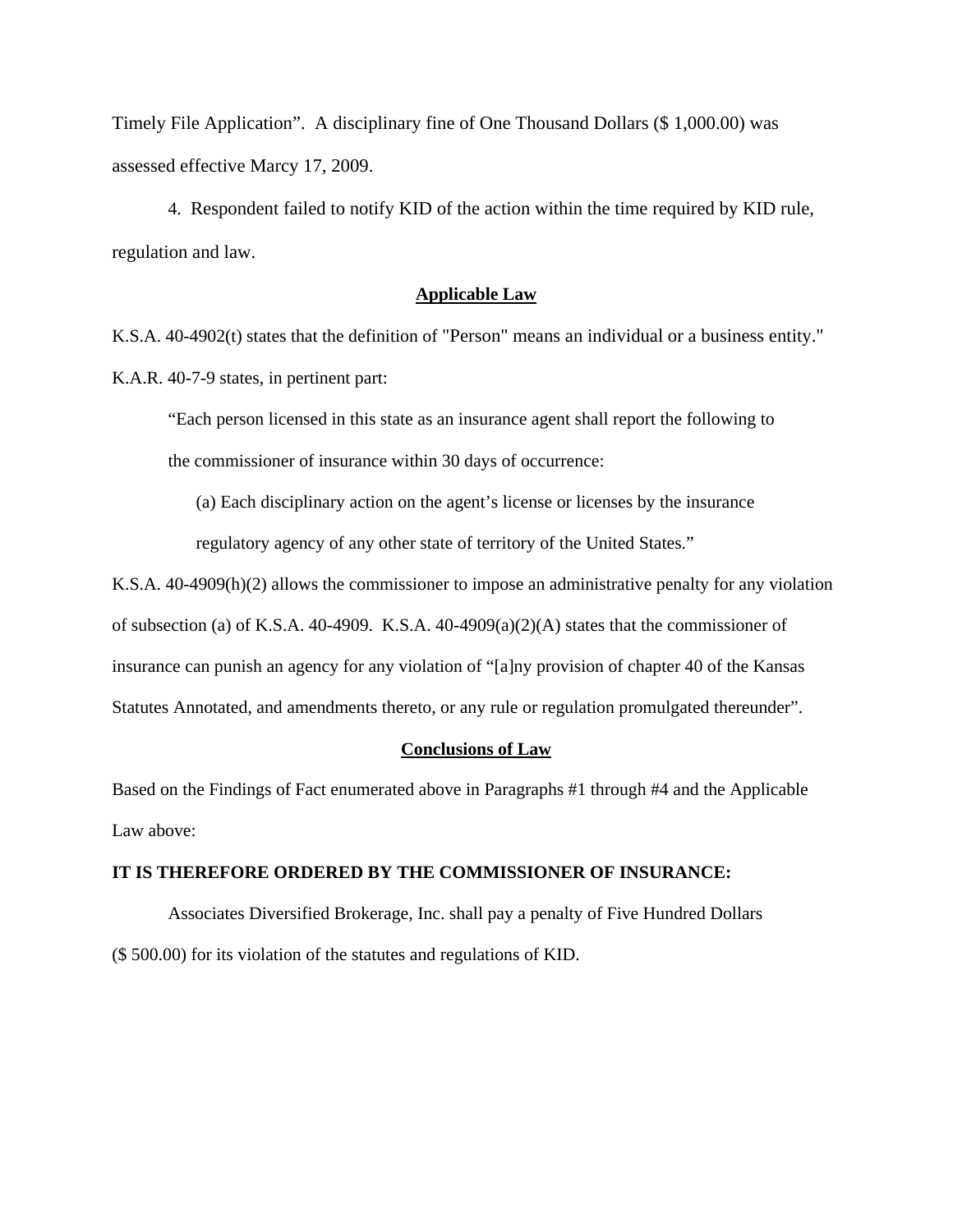## **NOTICE OF RIGHTS**

 Respondent is entitled to a hearing pursuant to K.S.A. 77-537, the Kansas Administrative Procedure Act. If Respondent desires a hearing, the company must file a written request for a hearing with:

> John W. Campbell, General Counsel Kansas Insurance Department 420 S.W. 9th Street Topeka, Kansas 66612

This request must be filed within fifteen (15) days from the date of service of this Order. If Respondent requests a hearing, the Kansas Insurance Department will notify the Respondent of the time and place of the hearing and information on the procedures, right of representation, and other rights of parties relating to the conduct of the hearing, before commencement of the same. If a hearing is not requested in the time and manner stated above, this Order shall become effective as a Final Order upon the expiration of time for requesting a hearing, pursuant to K.S.A. 77-613. In the event Respondent files a petition for judicial review, pursuant to K.S.A. 77-613(e), the agency officer to be served on behalf of the Kansas Insurance Department is:

John W. Campbell, General Counsel Kansas Insurance Department 420 S.W. 9th Street Topeka, Kansas 66612

# **IT IS SO ORDERED THIS \_\_15th\_\_\_ DAY OF OCTOBER, 2009, IN THE CITY OF**

# **TOPEKA, COUNTY OF SHAWNEE, STATE OF KANSAS.**



 $\angle$ s/ Sandy Praeger $\angle$ Sandy Praeger Commissioner of Insurance BY:

 $/s/$  John W. Campbell John W. Campbell General Counsel